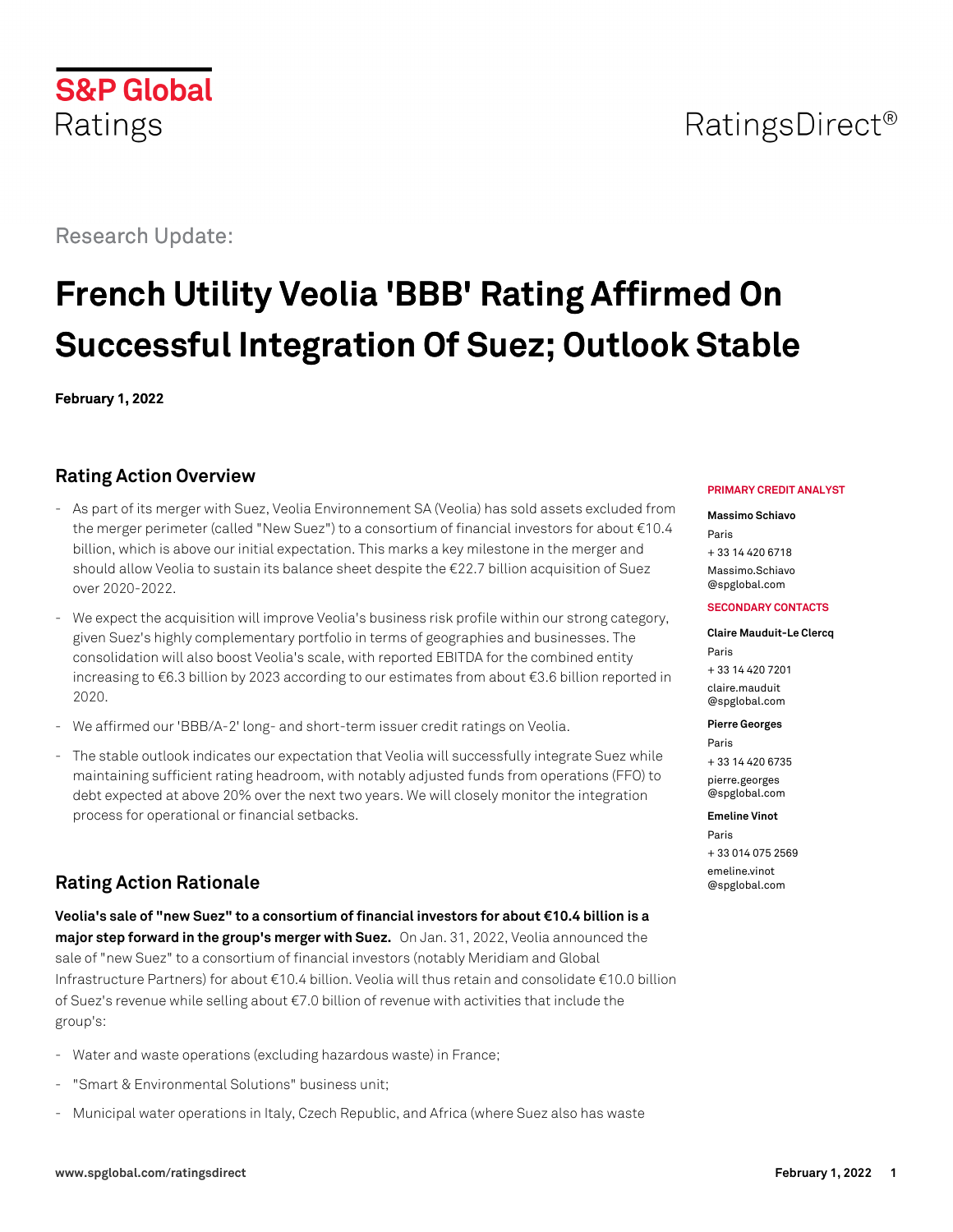operations); and

- Water and design and construction activities in China.

This sale is key in restoring Veolia's balance sheet considering the €22.7 billion acquisition spending on Suez over 2020-2022. Veolia should cash out €9.3 billion for the 70.1% stake in Suez that it did not own at year-end 2021. This is in line with the cash tender offer made public in June 2021.

On Jan. 27, 2022, Veolia achieved a stake in Suez of 95.95%, and is therefore able to squeeze out the minority investors in the company and to de-list Suez before end of February 2022. It has received 17 out of 18 anti-trust approvals, including from the European Commission, as well as the Australian and the U.S. regulators. The only remaining regulatory hurdle is the approval in the U.K., which we expect Veolia will achieve before the end of the summer 2022.

**The acquisition of Suez will strengthen Veolia's business risk positioning, given the increased scale and highly complementary business portfolios.** We believe that, overall, Suez's geographic and business mix is less risky than Veolia's ahead of the acquisition, notably thanks to operations in lower risk markets (including the U.S. and Australia) and a larger share of contracted water and waste activities. We estimate that Suez's inclusion would increase the group's EBITDA to about €6.3 billion by 2023, after planned disposals (that is, by 2023), from about €3.6 billion in 2020. The combined group would also have stronger market positions and increased diversification. In addition, the enlarged group would enjoy greater geographic diversification and increased opportunities to manage portfolio arbitrage and optionality, barring major adverse events.

**Strong expected 2021 results for Veolia highlight robust operating performance ahead of the Suez's integration.** We believe Veolia will see a strong rebound in its operational performance in 2021 thanks to the recovery in waste and energy activities that should lead to reported EBITDA increasing to about €4.1 billion, after the dip to about €3.6 billion in 2020. The rebound in operating performance in the two aforementioned business units was linked to economic recovery and activity as COVID-19-related restrictions were eased. For 2022, we expect Veolia will sustain its operating performance on a stand-alone basis, thanks to the supportive performance of contracted water activities and continued expected growth in the waste and energy activities. Specifically, we expect reported net debt of below €10.0 billion, in line with company's expectations, which should translate in S&P Global Ratings' adjusted FFO to debt above 23%, with a strong rebound from the 14.9% posted in 2020.

**The combined group will have a well-spread debt maturity profile, with no structural subordination concerns.** Veolia's debt currently comprises senior unsecured debt (mostly bonds) and €2.5 billion of hybrids. If we include Suez's debt in our structural subordination analysis, based on year-end 2020 information (excluding Suez's €1.6 billion hybrid bonds and International Financial Reporting Standard [IFRS] 16 leases), the amount of priority debt would represent 45%-50% of total debt. Therefore, once Suez is integrated into the group, we believe its financial debt would qualify to be rated at the same level as Veolia's current stand-alone financial debt, namely 'BBB'. In our base case, we treat Suez's outstanding €1.1 billion perpetual hybrids (as of today, assuming Suez will call back its hybrid bond with a reset date in April 2022)--with the first call dates seven years after issuance and further call dates every five years thereafter--as 100% debt. This is because the step-up margin is a cumulative 100 basis points over 12 years compared with the 25 years stated in our criteria. In our base case, we assume Veolia will find a solution for this hybrid stock to receive intermediate equity content.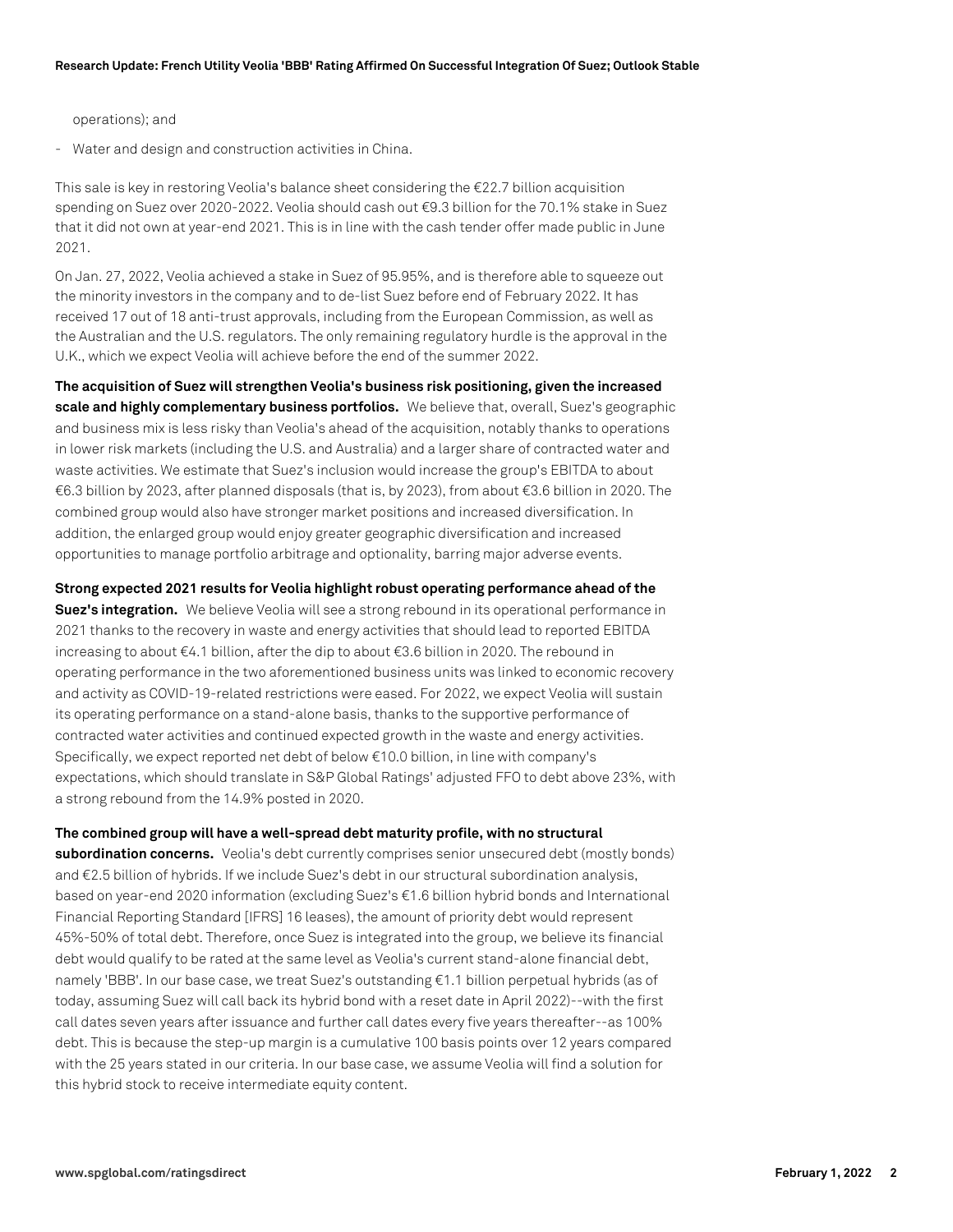#### **Outlook**

The stable outlook indicates our expectation that Veolia will successfully integrate Suez while maintaining sufficient rating headroom, with notably adjusted funds from operations (FFO) to debt above 20% over the next two years. This is based on our expectation that Veolia will:

- Successfully complete all its remedy measures in 2022 for a total expected amount of about €12 billion, with the disposal of the "new Suez" for about €10.4 billion completed on Jan. 31, 2022;
- Receive the pending anti-trust approval in the U.K. before end-2022;
- Successfully refinance the hybrid bonds and senior unsecured bonds of Suez; and
- Face no operational, financial, or organizational setbacks in the first months of joint operations.

#### **Downside scenario**

We would lower our rating on Veolia if we expect the group will not be able to sustain adjusted FFO to debt above 20% over the next two years. This could notably stem from:

- Remedy measures' amount being lower than expected in 2022; or
- Veolia suffering major operational setbacks in the Suez integration in 2022.

#### **Upside scenario**

Upside potential will depend on our assessment of Veolia's business following a few months of joint operations without major setbacks in 2022. We would also require:

- More visibility on the strategy of the joint entity;
- Successful refinancing of Suez's debt; and
- A strong operational track record of the joint entity.

## **Company Description**

Veolia operates worldwide within three main business segments: water services, waste services, and energy. Water services have been the core business since the company's inception in 1853, but Veolia has also increased its waste projects (especially hazardous waste in Asia) since 2003. In 2020, water services represented about 45% of EBITDA, waste about 35%, and energy 20%. Geographically, 60% of revenue came from Europe, 12% from Asia-Pacific, 10% from Americas, 4% from the Middle East, and the remaining 13% from international activities.

- The water business integrates drinking water and wastewater activities, such as distribution and treatment, industrial process water, and manufacturing of water treatment equipment and technologies.
- The waste solutions business collects, processes, and disposes of household, commercial, and industrial waste. It also includes waste sorting, recycling, and recovery.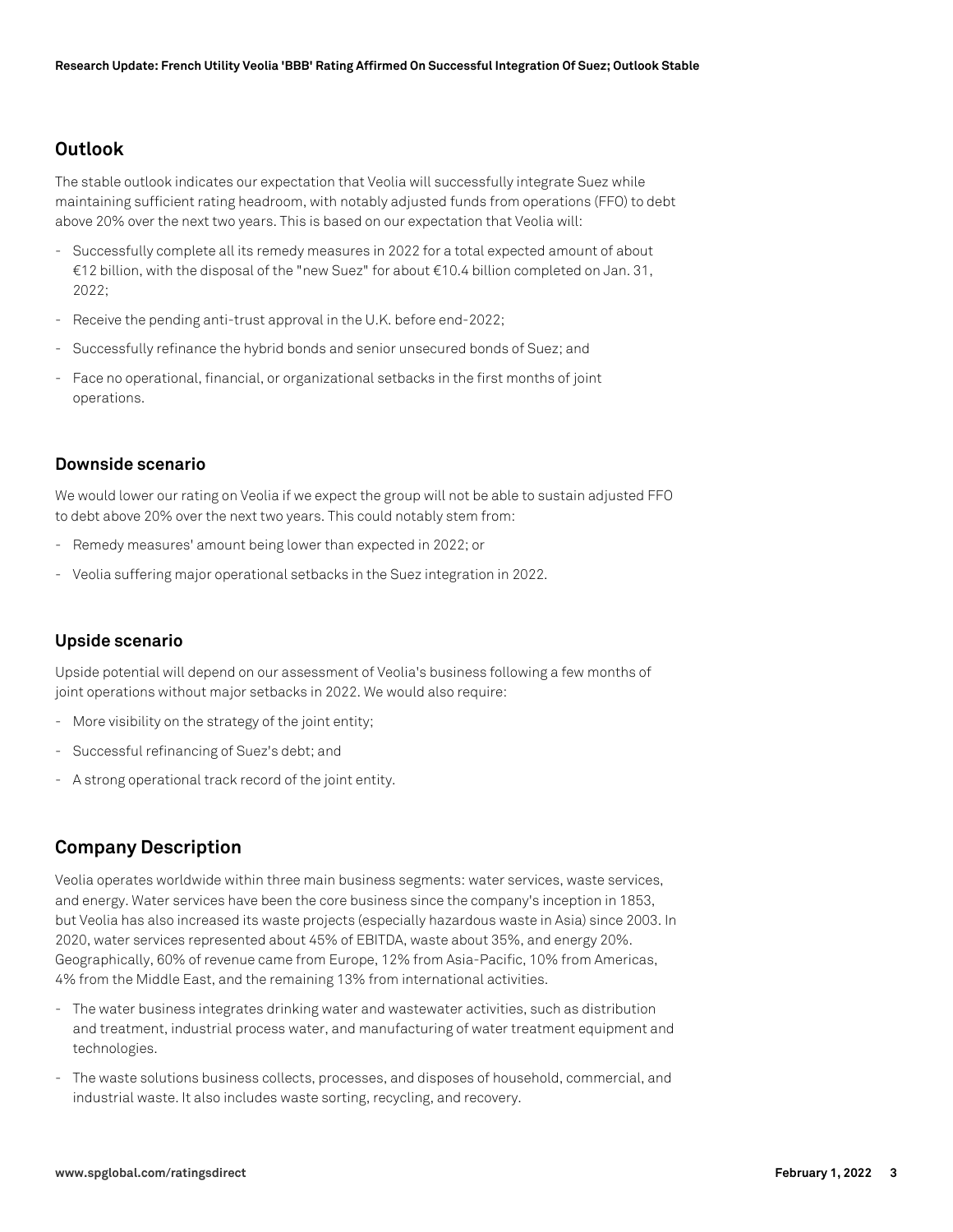#### **Research Update: French Utility Veolia 'BBB' Rating Affirmed On Successful Integration Of Suez; Outlook Stable**

- The energy business produces renewable energy, comprising heat and electricity generated primarily from waste. Additionally, Veolia develops a range of energy-management activities, including heating and cooling networks, thermal, and multi-technical services.

At year-end 2020, Veolia's adjusted revenue totalled €26.4 billion, EBITDA was €3.2 billion, and net debt €16.2 billion.

### **Our Base-Case Scenario**

#### **Assumptions**

- Reported EBITDA in 2021 of about €4.1 billion, the same as in 2019, after about €3.6 billion in 2020.
- Reported EBITDA (after IFRIC 12) almost doubling to about €6.2 billion in 2022, and €6.5 billion in 2023 following the integration of Suez.
- The EBITDA margin after IFRIC 12 and principal payments on operating financial assets stable at about 13%, increasing to about 15% with the consolidation of Suez in 2022.
- Annual cost cuts of €250 million with a 40% retention rate, and Suez's acquisition leading to €500 million of annual cost synergies from 2023.
- Capital expenditures (capex) of about €1.7 billion in 2021 and €3.0 billion-€3.5 billion following the integration of Suez.
- Ordinary dividends increasing in line with net income.
- Full contribution from Suez as of 2022 with a total cash acquisition of €9.3 billion, and an additional €10 billion impact on reported net debt stemming from Suez's net debt consolidation. This follows the €3.4 billion cash outflow for the 29.9% stake in Suez in 2020.
- Veolia completing additional anti-trust measures as planned before the end of first-half 2022, after the disposal of "new Suez" on Jan. 31, 2022.
- €1.1 billion of hybrid bonds from Suez meeting our criteria for intermediate equity content.
- Veolia successfully refinancing the senior unsecured bonds of Suez before year-end 2022.

#### **Key metrics**

| (Bil. €)                         | 2019a | 2020a         | 2021e         | 2022e         | 2023e       |
|----------------------------------|-------|---------------|---------------|---------------|-------------|
| EBITDA reported (after IFRIC 12) | 3.4   | 2.9           | $3.2 - 3.5$   | $5.8 - 6.0$   | $6.1 - 6.3$ |
| FBITDA*                          | 3.7   | $3.2^{\circ}$ | $3.6 - 3.8$   | $6.1 - 6.3$   | $6.4 - 6.6$ |
| Debt*                            | 13    | 16.2          | $13.0 - 14.0$ | 23.0-25.0     | 23.0-25.0   |
| Capital expenditure*             | 1.9   | 17            | $1.6 - 1.8$   | $3.0 - 3.5$   | $2.8 - 3.3$ |
| Dividends*                       | 0.7   | 0.4           | $0.5 - 0.7$   | $1.0 - 1.3$   | $1.0 - 1.3$ |
| $FFO/debt*$ $(\%)$               | 22.6  | 14.9          | 21.5-23.5     | $19.5 - 21.5$ | 19.5-21.5   |
| Debt/EBITDA* (x)                 | 3.5   | 5.2           | $3.5 - 4.0$   | $3.6 - 4.1$   | $3.5 - 4.0$ |

\*S&P Global Ratings-adjusted figures. FFO--Funds from operations. a--Actual. e--Estimate.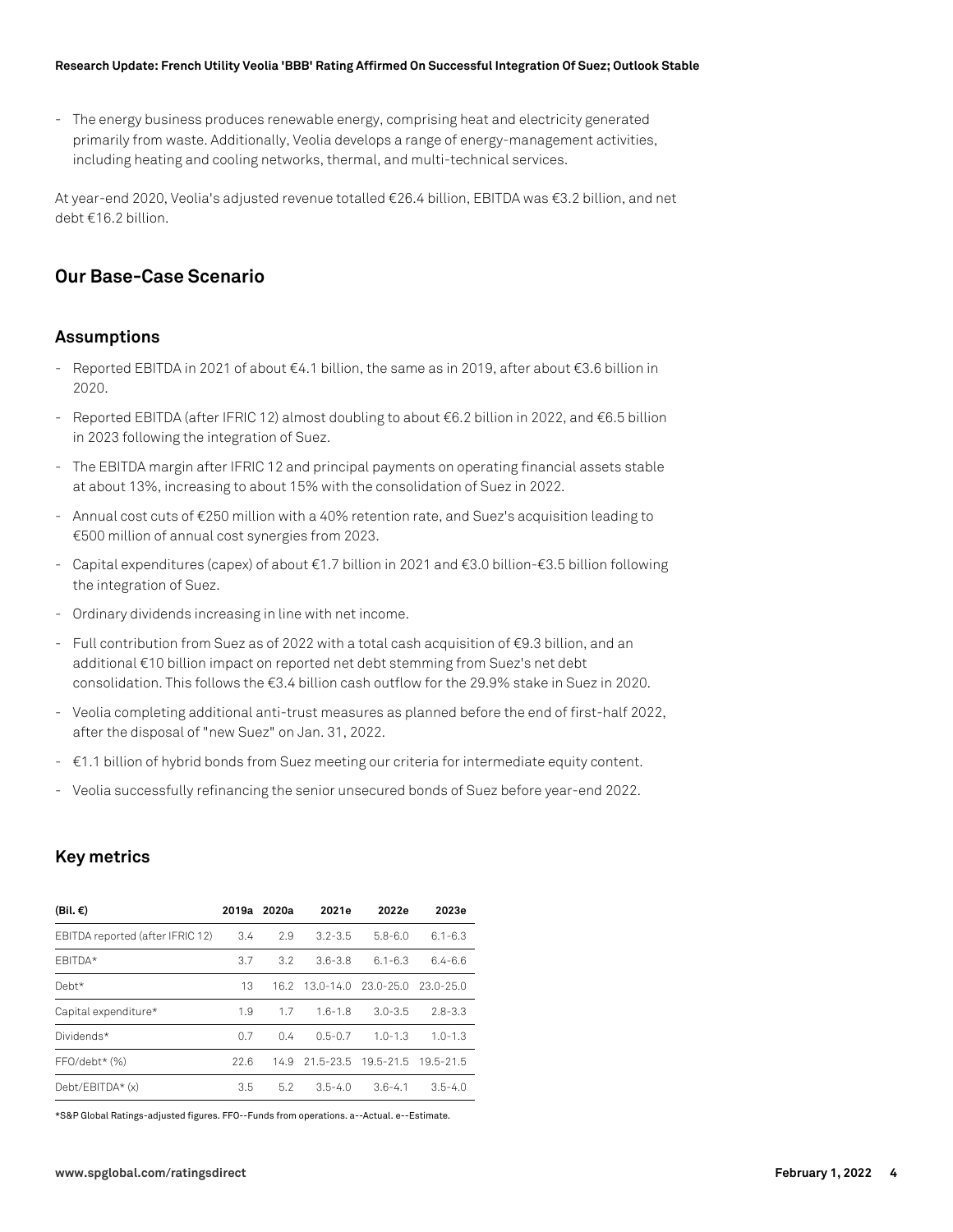# **Liquidity**

We assess Veolia's liquidity as adequate. According to our projections, sources of liquidity will exceed uses by about 1.2x over the next 12 months. In addition, we believe that the group's good access to capital markets, proactive liability management, and solid relationships with banks support its liquidity. The group's debt is not subject to financial covenants.

We estimate that principal liquidity sources for the 12 months from Sept. 30, 2021, include:

- About €6.4 billion in available cash or highly liquid money market funds;
- Nearly €4.0 billion of available committed credit lines maturing beyond 12 months, including a €3 billion multicurrency syndicated loan maturing in May 2024;
- Our forecast of annual cash flow from operations of about €4.4 billion; and
- About €12 billion of remedy disposals following the acquisition of Suez.

For the same period, we estimate that principal liquidity uses include:

- Debt repayment of about €2.3 billion and commercial paper standing at about €5.7 billion;
- Our estimate of €2.8 billion in annual capex, including expansion capex;
- About €9.3 billion of committed acquisitions in 2021-2022 for 70.1% stake in Suez; and
- Dividends of about €0.6 billion-€0.7 billion.

#### **Environmental, Social, And Governance**

#### **ESG credit indicators: E-2, S-2, G-2**

ESG factors are an overall neutral consideration in our credit rating analysis of Veolia. The group is the global leader in environmental services, benefitting from megatrends such as the circular economy. We factor in the successful progress on the takeover offer for Suez that started in August 2020 and Veolia's management ability to successfully turnaround the company before the launch of the full takeover offer for Suez.

### **Issue Ratings - Subordination Risk Analysis**

#### **Capital structure**

Veolia's debt currently comprises senior unsecured debt (mostly bonds) and €2.5 billion of hybrids. If we include Suez's debt in our structural subordination analysis, based on year-end 2020 information (excluding Suez's €1.6 billion hybrid bonds and IFRS 16 leases), the amount of priority debt would represent about 38% of total debt.

#### **Analytical conclusions**

Once Suez is integrated into the Veolia group, we believe its financial debt would qualify to be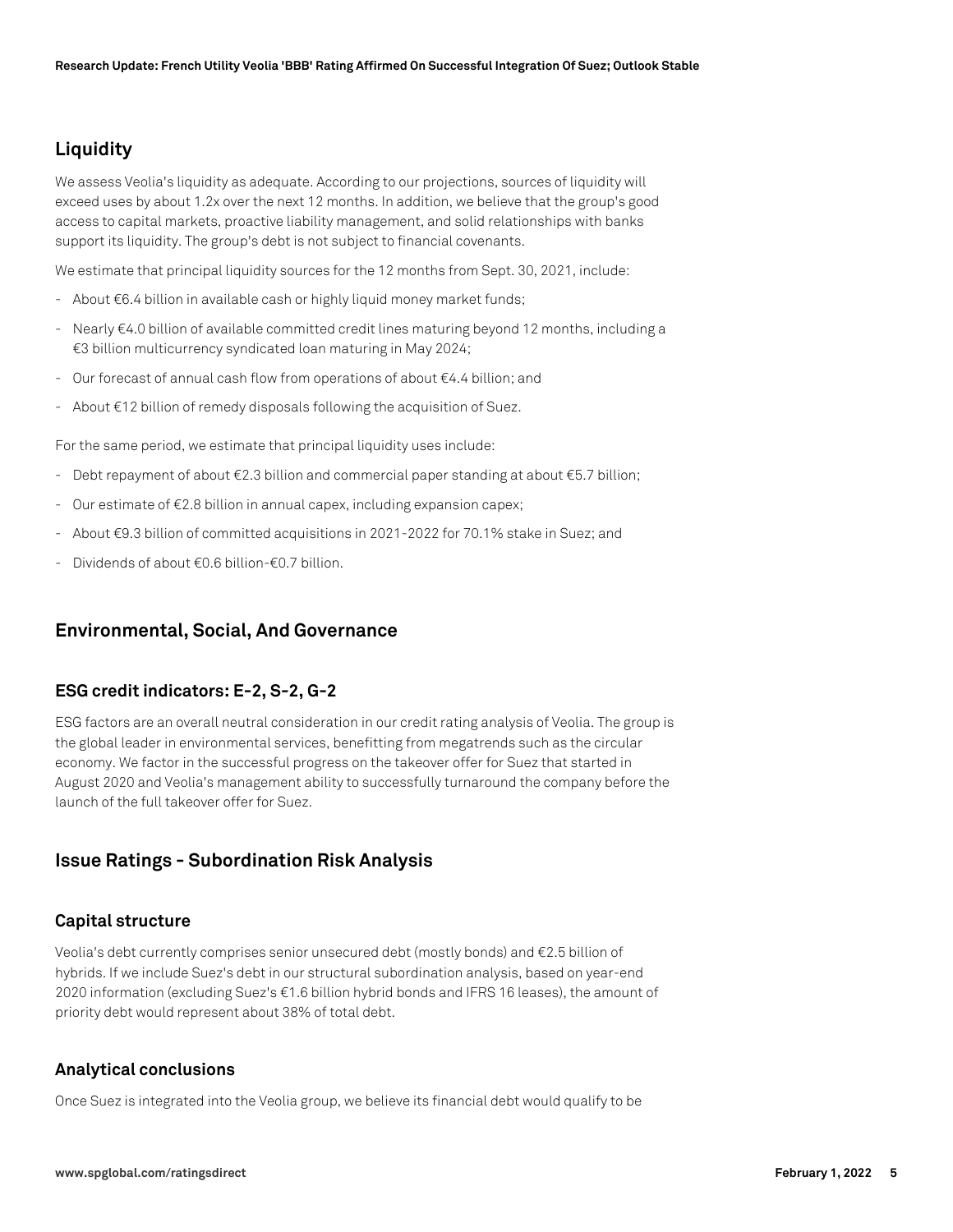#### **Research Update: French Utility Veolia 'BBB' Rating Affirmed On Successful Integration Of Suez; Outlook Stable**

rated at the same level as Veolia's current stand-alone financial debt, namely 'BBB'.

## **Ratings Score Snapshot**

Issuer Credit Rating: BBB/Stable/A-2

Business risk: Strong

- Country risk: Intermediate
- Industry risk: Low
- Competitive position: Strong

Financial risk: Significant

- Cash flow/Leverage: Significant (standard volatility table)

#### Anchor: bbb

#### Modifiers

- Diversification/Portfolio effect: Neutral (no impact)
- Capital structure: Neutral (no impact)
- Financial policy: Neutral (no impact)
- Liquidity: Adequate (no impact)
- Management and governance: Fair (no impact)
- Comparable rating analysis: Neutral (no impact)

Stand-alone credit profile: bbb

### **Related Criteria**

- General Criteria: Environmental, Social, And Governance Principles In Credit Ratings, Oct. 10, 2021
- General Criteria: Group Rating Methodology, July 1, 2019
- Criteria | Corporates | General: Corporate Methodology: Ratios And Adjustments, April 1, 2019
- Criteria | Corporates | General: Reflecting Subordination Risk In Corporate Issue Ratings, March 28, 2018
- General Criteria: Methodology For Linking Long-Term And Short-Term Ratings, April 7, 2017
- Criteria | Corporates | General: Methodology And Assumptions: Liquidity Descriptors For Global Corporate Issuers, Dec. 16, 2014
- Criteria | Corporates | Industrials: Key Credit Factors For The Unregulated Power And Gas Industry, March 28, 2014
- Criteria | Corporates | Utilities: Key Credit Factors For The Regulated Utilities Industry, Nov. 19, 2013
- Criteria | Corporates | General: Corporate Methodology, Nov. 19, 2013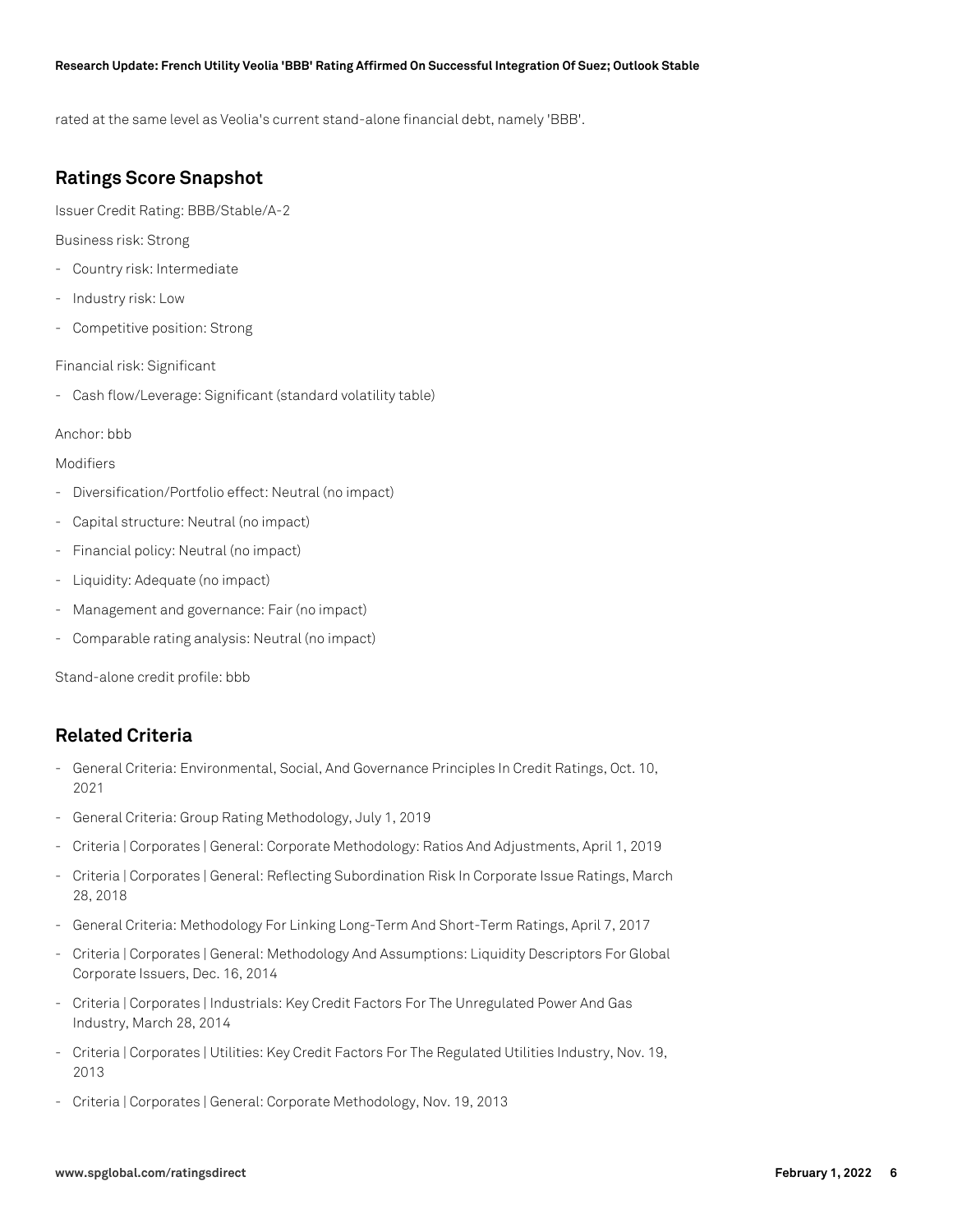#### **Research Update: French Utility Veolia 'BBB' Rating Affirmed On Successful Integration Of Suez; Outlook Stable**

- General Criteria: Methodology: Industry Risk, Nov. 19, 2013
- General Criteria: Country Risk Assessment Methodology And Assumptions, Nov. 19, 2013
- General Criteria: Methodology: Management And Governance Credit Factors For Corporate Entities, Nov. 13, 2012
- General Criteria: Principles Of Credit Ratings, Feb. 16, 2011

### **Related Research**

- Industry Top Trends 2022: EMEA Utilities, Jan. 26, 2022
- ESG Credit Indicator Report Card: Regulated Utility Networks, Nov. 18, 2021
- France-Based Utility Veolia Environnement S.A.'s Proposed Junior Subordinated Hybrid Security Rated 'BB+', Nov. 8, 2021
- French Utility Veolia's €2.5 Billion Capital Increase For Suez Acquisition Reduces Execution Risk And Increases Headroom, Sept. 21, 2021
- Veolia Environnement S.A., July 19, 2021
- How Veolia's Bid For Suez May Transform Its Credit Profile, March 18, 2021
- French Utility Veolia Affirmed At 'BBB/A-2' On Agreed Merger With Suez; Outlook Stable, April 16, 2021

## **Ratings List**

#### **Ratings Affirmed**

| Veolia Environnement S.A.           |       |  |  |  |  |
|-------------------------------------|-------|--|--|--|--|
| Issuer Credit Rating BBB/Stable/A-2 |       |  |  |  |  |
| Senior Unsecured                    | BBB   |  |  |  |  |
| Junior Subordinated BB+             |       |  |  |  |  |
| Commercial Paper                    | $A-2$ |  |  |  |  |

Certain terms used in this report, particularly certain adjectives used to express our view on rating relevant factors, have specific meanings ascribed to them in our criteria, and should therefore be read in conjunction with such criteria. Please see Ratings Criteria at www.standardandpoors.com for further information. A description of each of S&P Global Ratings' rating categories is contained in "S&P Global Ratings Definitions" at https://www.standardandpoors.com/en\_US/web/guest/article/-/view/sourceId/504352 Complete ratings information is available to subscribers of RatingsDirect at www.capitaliq.com. All ratings affected by this rating action can be found on S&P Global Ratings' public website at www.standardandpoors.com. Use the Ratings search box located in the left column. Alternatively, call one of the following S&P Global Ratings numbers: Client Support Europe (44) 20-7176-7176; London Press Office (44) 20-7176-3605; Paris (33) 1-4420-6708; Frankfurt (49) 69-33-999-225; Stockholm (46) 8-440-5914; or Moscow 7 (495) 783-4009.